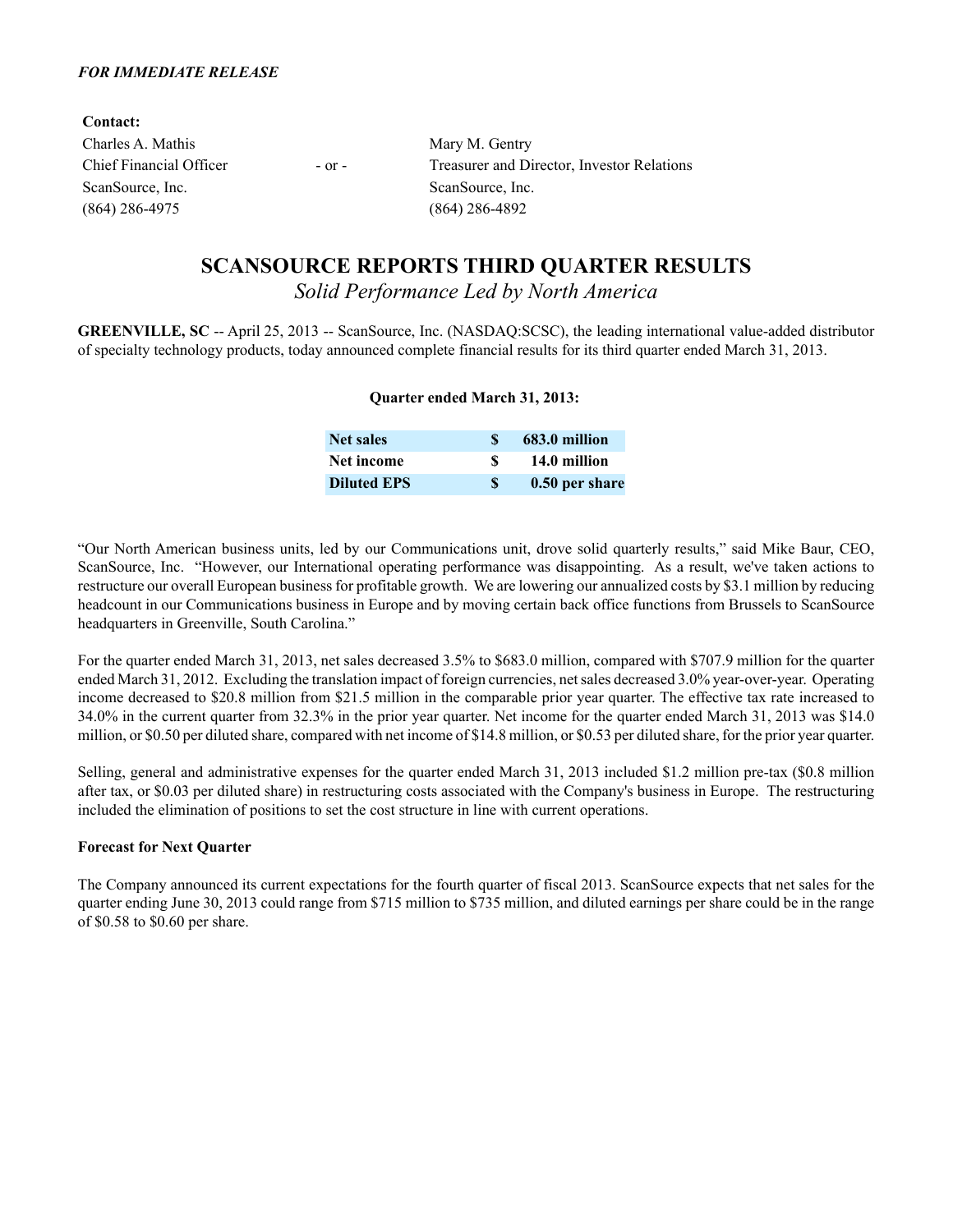### **ScanSource Reports Third Quarter Results**

### **Webcast Details**

ScanSource will present additional information about its financial results and outlook on a conference call today, April 25, 2013, at 5:00 p.m. (ET). A webcast of the call will be available for all interested parties and can be accessed at www.scansourceinc.com (Investor Relations section). The webcast will be available for replay for 60 days.

### **Safe Harbor Statement**

This press release contains comments that are "forward-looking" statements that involve risks and uncertainties; these statements are subject to the safe harbor created by the Private Securities Litigation Reform Act of 1995. Any number of important factors could cause actual results to differ materially from anticipated or forecasted results, including, but not limited to, expanded operations in emerging markets, such as Brazil, that expose us to greater political and economic volatility than our operations in established markets; additional costs and delays in connection with our new ERP system and associated litigation; costs and efficiencies expected to be associated with the Company's pan-European strategy and macroeconomic circumstances that could impact the strategy and business independent of the new structure created by the Company; our ability to forecast volatility in earnings resulting from the quarterly revaluation of the Company's earnout obligation to the sellers of CDC; and macroeconomic circumstances that could impact our business, such as currency fluctuations, credit market conditions, and an economic downturn. For more information concerning factors that could cause actual results to differ from anticipated results, see the Company's annual report on Form 10-K for the year ended June 30, 2012 filed with the Securities and Exchange Commission. Except as may be required by law, the Company expressly disclaims any obligation to update these forward-looking statements to reflect events or circumstances after the date of this press release or to reflect the occurrence of unanticipated events.

### **Non-GAAP Financial Information**

In addition to disclosing results that are determined in accordance with United States Generally Accepted Accounting Principles ("GAAP"), the Company also discloses non-GAAP measures. Management uses return on invested capital ("ROIC"), a non-GAAP measure, as a performance measurement because management believes that this metric best balances the Company's operating results with its asset and liability management. The Company's Board of Directors uses ROIC in evaluating management performance and setting management compensation. The Company also discloses the percentage change in net sales excluding the impact of foreign currency exchange rates to better assess the changes from prior periods.

Analysis of results and outlook on a non-GAAPbasis should be used as a complement to, and in conjunction with, data presented in accordance with GAAP. A reconciliation of the Company's non-GAAP financial information to GAAP is set forth in the following Supplemental Information table.

### **About ScanSource, Inc.**

ScanSource, Inc. (NASDAQ: SCSC) is the leading international distributor of specialty technology products, operating from dedicated business units in North America, Latin America and Europe. ScanSource POS & Barcode delivers AIDC (automatic identification and data capture) and POS (point-of-sale) solutions; Catalyst Telecom and ScanSource Communications provide voice, video, data and converged communications equipment; ScanSource Security offers physical security solutions; and ScanSource Services Group delivers value-added support programs and services. Founded in 1992, the company ranks #760 on the Fortune 1000. For more information, call the toll-free sales telephone number at 800.944.2432 or visit www.scansourceinc.com.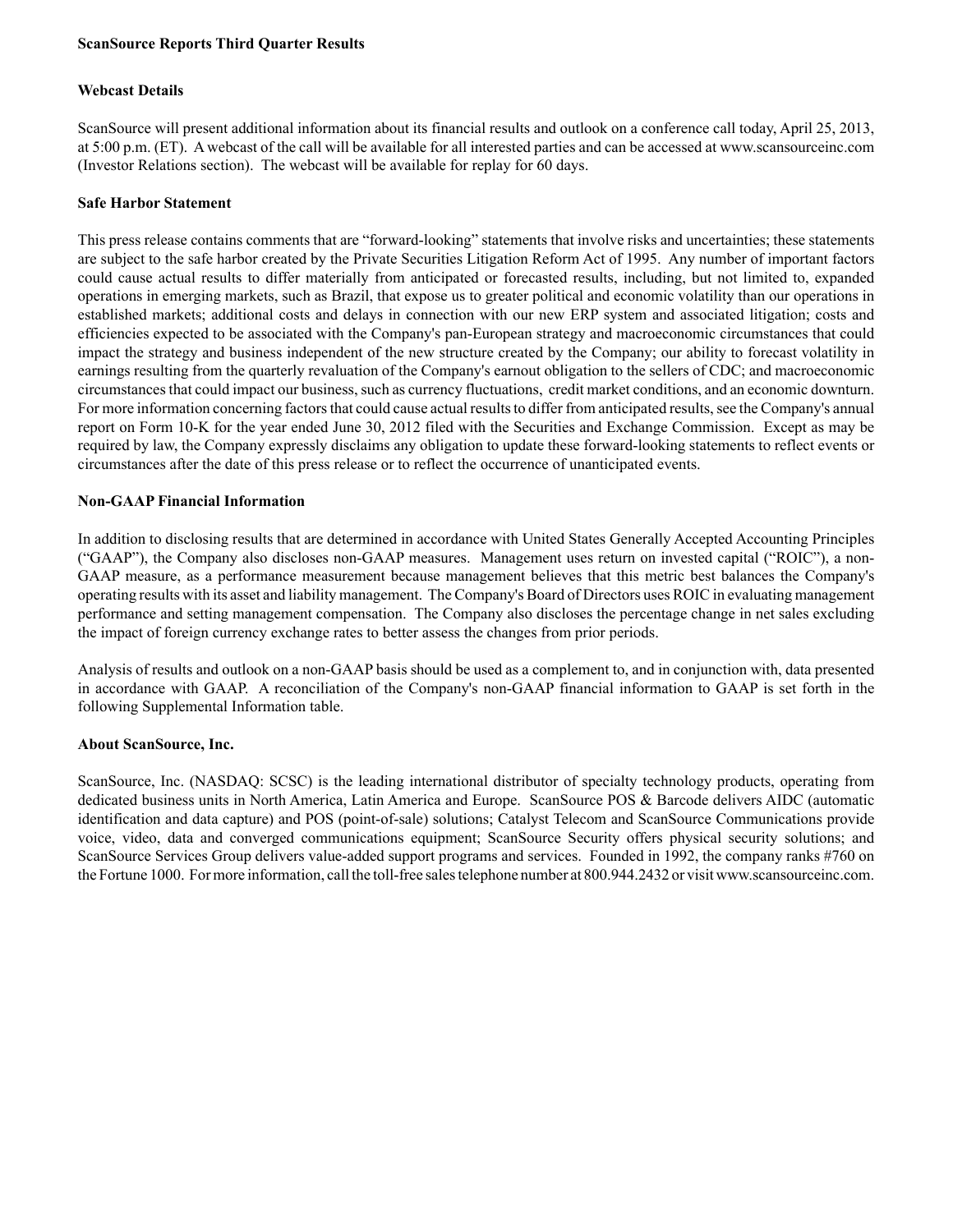## **ScanSource Reports Third Quarter Results**

# **ScanSource, Inc. and Subsidiaries Condensed Consolidated Balance Sheets (Unaudited) (in thousands)**

|                                                                    |                          | March 31, 2013 |                          | June 30, 2012* |  |  |
|--------------------------------------------------------------------|--------------------------|----------------|--------------------------|----------------|--|--|
| <b>Assets</b>                                                      |                          |                |                          |                |  |  |
| Current assets:                                                    |                          |                |                          |                |  |  |
| Cash and cash equivalents                                          | \$                       | 93,905         | \$                       | 29,173         |  |  |
| Accounts receivable, less allowance of                             |                          | 431,264        |                          | 470,808        |  |  |
| \$30,996 at March 31, 2013                                         |                          |                |                          |                |  |  |
| \$27,349 at June 30, 2012                                          |                          |                |                          |                |  |  |
| Inventories                                                        |                          | 407,093        |                          | 475,479        |  |  |
| Prepaid expenses and other current assets                          |                          | 42,041         |                          | 41,846         |  |  |
| Deferred income taxes                                              |                          | 14,687         |                          | 14,624         |  |  |
| Total current assets                                               |                          | 988,990        |                          | 1,031,930      |  |  |
| Property and equipment, net                                        |                          | 49,008         |                          | 48,785         |  |  |
| Goodwill                                                           |                          | 53,743         |                          | 53,885         |  |  |
| Other non-current assets, including identifiable intangible assets |                          | 66,698         |                          | 67,206         |  |  |
| <b>Total assets</b>                                                | $\overline{\mathcal{S}}$ | 1,158,439      | $\overline{\mathcal{S}}$ | 1,201,806      |  |  |
| <b>Liabilities and Shareholders' Equity</b>                        |                          |                |                          |                |  |  |
| <b>Current liabilities:</b>                                        |                          |                |                          |                |  |  |
| Short-term borrowings                                              | \$                       |                | \$                       | 4,268          |  |  |
| Accounts payable                                                   |                          | 325,658        |                          | 419,683        |  |  |
| Accrued expenses and other current liabilities                     |                          | 68,169         |                          | 67,776         |  |  |
| Current portion of contingent consideration                        |                          | 4,524          |                          | 4,976          |  |  |
| Income taxes payable                                               |                          | 2,699          |                          | 1,698          |  |  |
| <b>Total current liabilities</b>                                   |                          | 401,050        |                          | 498,401        |  |  |
| Deferred income taxes                                              |                          | 2,879          |                          |                |  |  |
| Long-term debt                                                     |                          | 5,429          |                          | 5,429          |  |  |
| Long-term portion of contingent consideration                      |                          | 8,797          |                          | 11,677         |  |  |
| Other long-term liabilities                                        |                          | 30,372         |                          | 33,988         |  |  |
| <b>Total liabilities</b>                                           |                          | 448,527        |                          | 549,495        |  |  |
| Shareholders' equity:                                              |                          |                |                          |                |  |  |
| Common stock                                                       |                          | 146,975        |                          | 139,557        |  |  |
| Retained earnings                                                  |                          | 582,421        |                          | 534,445        |  |  |
| Accumulated other comprehensive income (loss)                      |                          | (19, 484)      |                          | (21,691)       |  |  |
| Total shareholders' equity                                         |                          | 709,912        |                          | 652,311        |  |  |
| Total liabilities and shareholders' equity                         | $\overline{\mathcal{S}}$ | 1,158,439      | $\overline{\$}$          | 1,201,806      |  |  |

\* Derived from audited financial statements.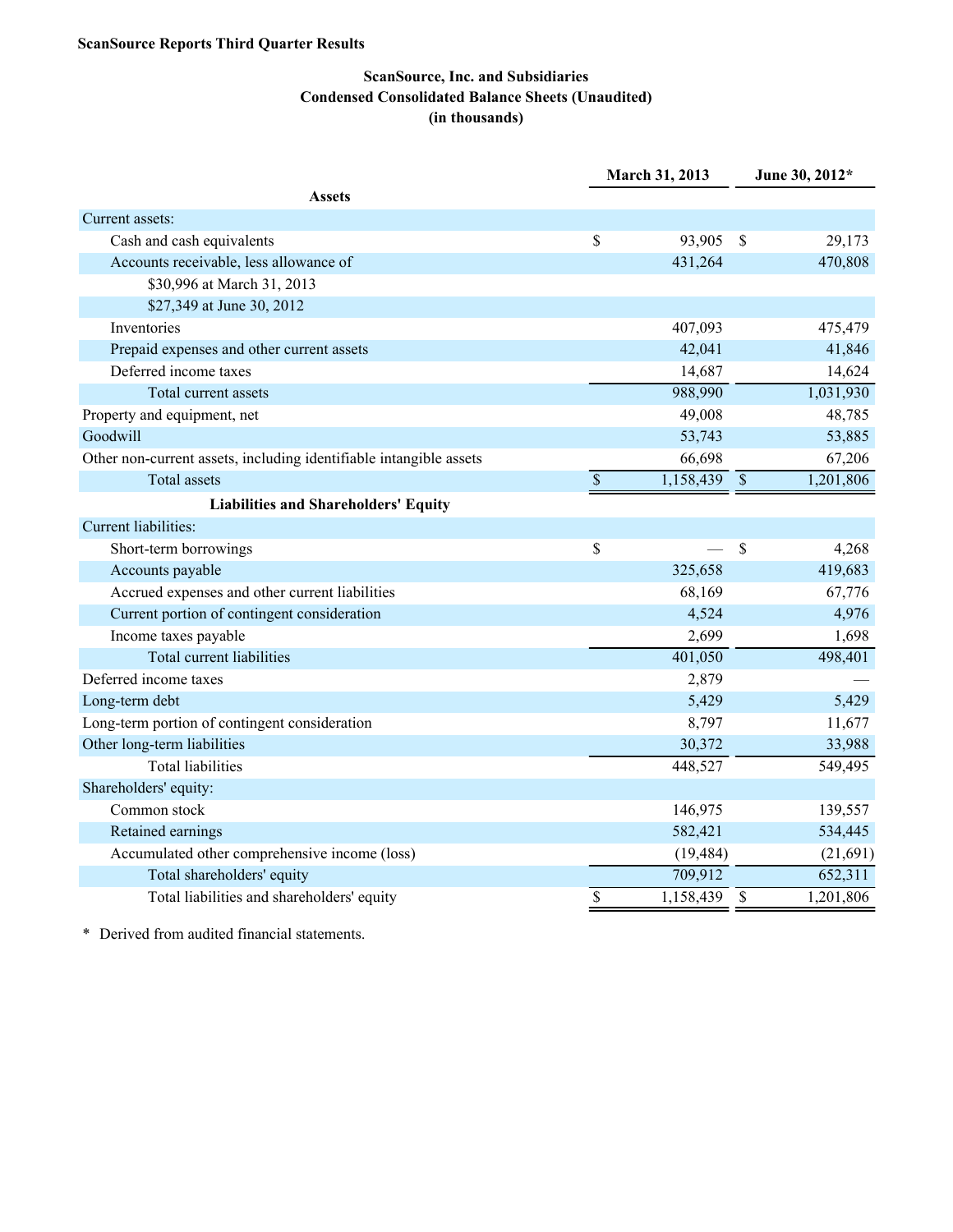## **ScanSource Reports Third Quarter Results**

# **ScanSource, Inc. and Subsidiaries Condensed Consolidated Income Statements (Unaudited) (in thousands, except per share data)**

|                                                  | <b>Quarter ended</b><br>March 31, |         |               |         |               | Nine months ended<br>March 31, |                    |           |  |
|--------------------------------------------------|-----------------------------------|---------|---------------|---------|---------------|--------------------------------|--------------------|-----------|--|
|                                                  |                                   | 2013    |               | 2012    |               | 2013                           |                    | 2012      |  |
| Net sales                                        | $\mathcal{S}$                     | 682,965 | $\mathsf{\$}$ | 707,883 | $\sqrt{\ }$   | 2,164,286                      | $\mathcal{S}$      | 2,260,827 |  |
| Cost of goods sold                               |                                   | 614,133 |               | 638,615 |               | 1,947,063                      |                    | 2,032,630 |  |
| Gross profit                                     |                                   | 68,832  |               | 69,268  |               | 217,223                        |                    | 228,197   |  |
| Operating expenses:                              |                                   |         |               |         |               |                                |                    |           |  |
| Selling, general and administrative expenses     |                                   | 47,937  |               | 46,711  |               | 144,392                        |                    | 141,753   |  |
| Change in fair value of contingent consideration |                                   | 100     |               | 1,072   |               | 1,396                          |                    | 1,244     |  |
| Operating income                                 |                                   | 20,795  |               | 21,485  |               | 71,435                         |                    | 85,200    |  |
| Other expense (income):                          |                                   |         |               |         |               |                                |                    |           |  |
| Interest expense                                 |                                   | 102     |               | 254     |               | 356                            |                    | 1,490     |  |
| Interest income                                  |                                   | (483)   |               | (780)   |               | (1,648)                        |                    | (2, 233)  |  |
| Other, net                                       |                                   | (4)     |               | 206     |               | 34                             |                    | 3,363     |  |
| Income before income taxes                       |                                   | 21,180  |               | 21,805  |               | 72,693                         |                    | 82,580    |  |
| Provision for income taxes                       |                                   | 7,202   |               | 7,049   |               | 24,716                         |                    | 28,077    |  |
| Net income                                       |                                   | 13,978  | \$            | 14,756  | \$            | 47,977                         | $\mathbf{\$}$      | 54,503    |  |
| Per share data:                                  |                                   |         |               |         |               |                                |                    |           |  |
| Weighted-average shares outstanding, basic       |                                   | 27,847  |               | 27,489  |               | 27,725                         |                    | 27,290    |  |
| Net income per common share, basic               | \$                                | 0.50    | \$            | 0.54    | $\mathcal{S}$ | 1.73                           | $\mathbf{\hat{S}}$ | 2.00      |  |
|                                                  |                                   |         |               |         |               |                                |                    |           |  |
| Weighted-average shares outstanding, diluted     |                                   | 28,024  |               | 27,926  |               | 27,960                         |                    | 27,709    |  |
| Net income per common share, diluted             | \$                                | 0.50    | \$            | 0.53    | \$            | 1.72                           | \$                 | 1.97      |  |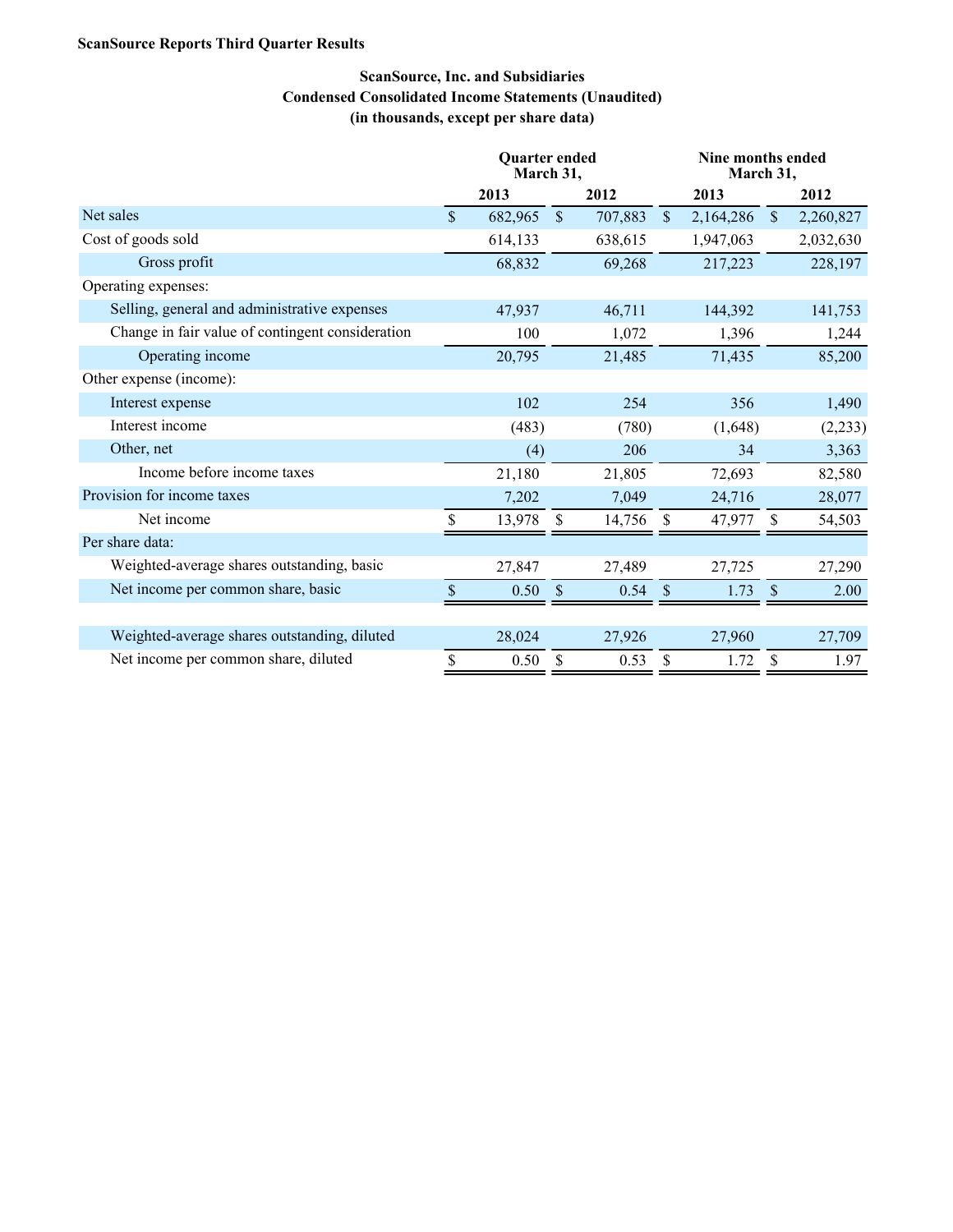### **ScanSource, Inc. and Subsidiaries Supplementary Information (Unaudited) (in thousands)**

**Net Sales by Geographic Segment:**

|                                  |      |                                     |  |         |           | <b>Non-GAAP</b>                                     |  |
|----------------------------------|------|-------------------------------------|--|---------|-----------|-----------------------------------------------------|--|
|                                  |      | <b>Quarter ended March 31,</b>      |  |         |           | % Change                                            |  |
|                                  | 2013 |                                     |  | 2012    | % Change  | Excluding $FX^{(a)}$                                |  |
| North American (U.S. and Canada) |      | 508,394                             |  | 529,845 | $(4.0)\%$ | $(4.0)\%$                                           |  |
| International                    |      | 174,571                             |  | 178,038 | (1.9)%    | $0.1 \%$                                            |  |
| Consolidated                     |      | 682,965                             |  | 707,883 | $(3.5)\%$ | $(3.0)\%$                                           |  |
|                                  |      | Nine months ended March 31,<br>2013 |  | 2012    | % Change  | <b>Non-GAAP</b><br>% Change<br>Excluding $FX^{(a)}$ |  |

# North American (U.S. and Canada)  $\qquad$  \$ 1,602,193 \$ 1,666,240 (3.8)% (3.8)% International 562,093 594,587 (5.5)% 0.9 % Consolidated  $\overline{\text{S}}$  2,164,286  $\overline{\text{S}}$  2,260,827 (4.3)% (2.6)%

Notes:

(a) Year-over-year net sales growth rate excluding the translation impact of changes in foreign currency exchange rates. Calculated by translating the net sales for the quarter and nine months ended March 31, 2013 into U.S. dollars using the weighted average foreign exchange rates for the quarter and nine months ended March 31, 2013, respectively. International net sales excluding the translation impact of foreign currencies for the quarter and nine months ended March 31, 2013, as adjusted, totaled \$178.1 million and \$599.8 million, respectively.